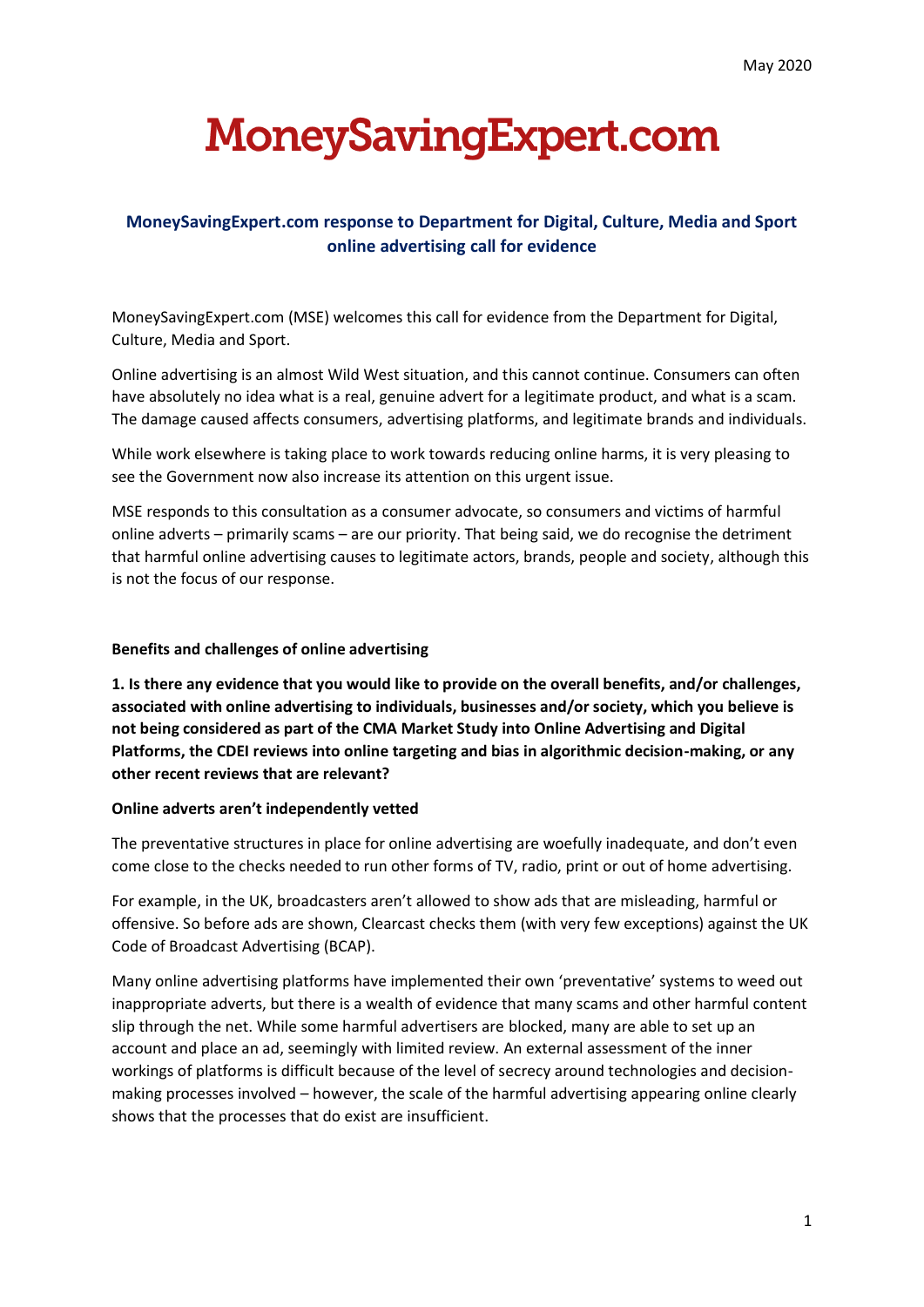#### **Lack of transparency about the platform serving online ads**

It is well-documented that MSE founder Martin Lewis is a target for false endorsements in scam online advertising – just one example of criminals capitalising on trusted and well-known faces to draw victims in. What follows is our experience based on uses of Martin Lewis' face and imagery, but other well-known personalities have also been used.

In 2019 alone, MSE itself received 730 notifications from its users of online display ads (those served on websites) using Martin Lewis' name and imagery which were considered to be fake and/or harmful. There was also notification to us of a further 122 email scams (delivered to email inboxes). These are only ones associated with Martin Lewis, and do not include other reports to Citizens Advice, Action Fraud, Trading Standards, and of course unreported ads. We believe this is the tip of the iceberg and the scale is likely to be much larger.

Online display adverts served on third party sites rarely give an indication of the platform serving them, unless the user clicks the 'ad choices' button, so it is very difficult to know which platform has served an advert appearing online (Facebook being a significant exception to this). In practice, this means that consumers are largely unable to report bad adverts when they see them – they have no idea who to report them to. It also means that when consumers have reported adverts to us (even including a screengrab), we have been unable to report it to the platform. Of the 730 notifications, we could identify 217 as Facebook-served ads (as these ads exist on the Facebook or Instagram sites). However, we were only able to identify 18 ads which were served by Google, 21 by Yahoo! and 5 by Bing.

#### **A single reporting standard is needed**

MSE has provided feedback to a number of online advertising platforms regarding their consumer reporting tools. MSE recommends that all online ads should have a simple, identifiable and userfriendly 'report ad' button on the display advert itself, which does not take the consumer away from the page. This should always include 'scam' reporting options. Some platforms have developed their own tools, but this is still nowhere near the norm, and many require an unreasonable level of knowledge in order to be able to report an advert (such as what an ad link is, how to copy an ad link, generally how reporting works, or find the reporting form). We are also aware that Google requires consumers to submit their email address alongside a complaint, which we believe is unreasonable and a deterrent. Online user journeys are generally designed to be as simple as possible, and this should also apply to reporting bad and/scam adverts – ideally through a universal standard.

#### **The existing system of oversight and regulation**

### **2. To what extent are consumers exposed to harm by the content and placement of online advertising?**

To answer this question, it is helpful to understand the process that victims of fake Martin Lewis and similar ads usually go through/are taken through.

1. The victim sees an ad saying something like 'Martin Lewis says he can't ignore bitcoin any longer'.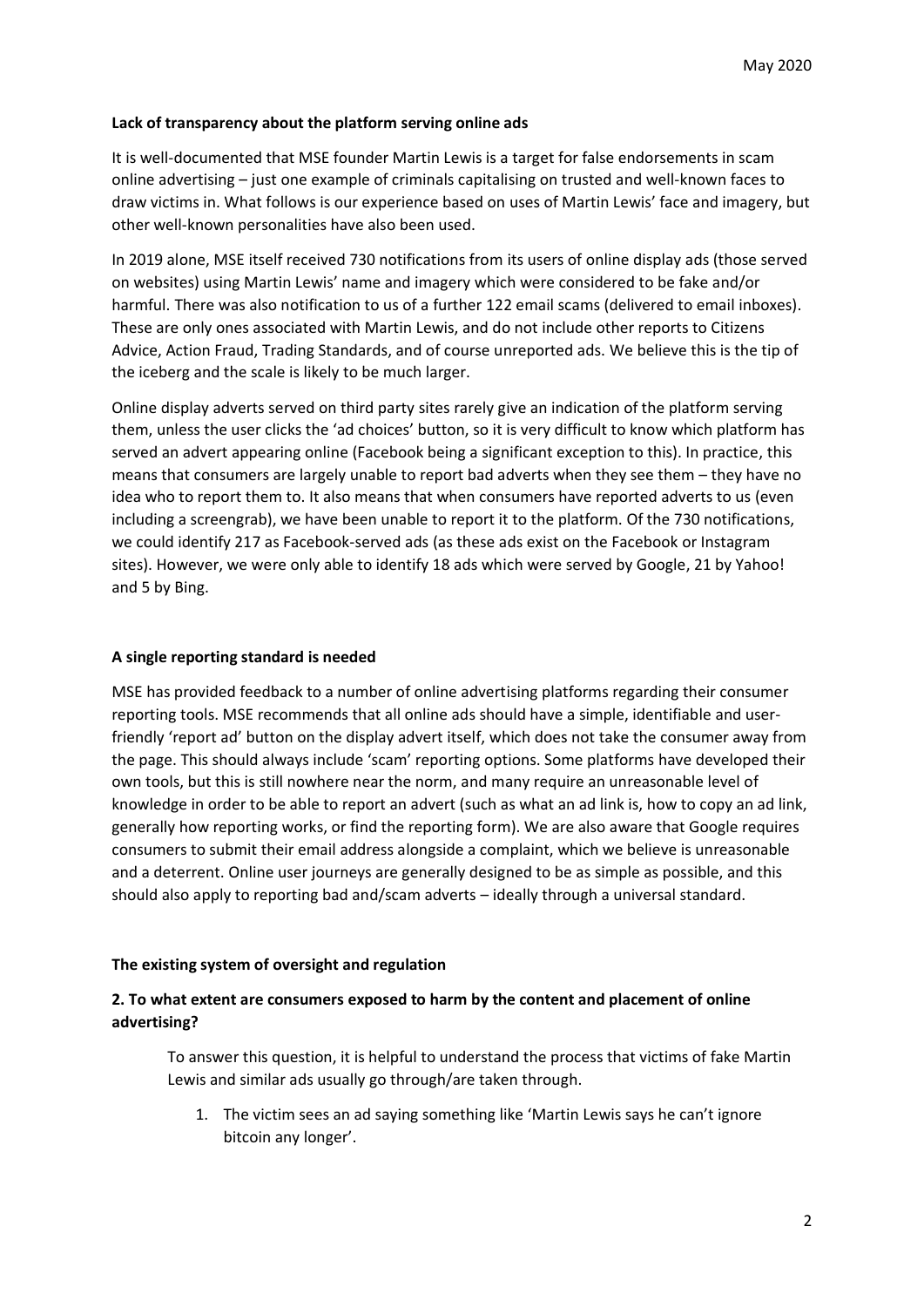- 2. The victim clicks on the ad and lands on a page, usually mirroring a genuine news site, giving all sorts of endorsements for a trading or investment system. It usually has a rush tactic to get them to input their details.
- 3. The victim receives a call and a scammer gets their initial investment. The victim is given a login to an online portal where they can 'see their money' moving through trades.
- 4. They are usually called on a daily or weekly basis, with most reporting that the 'broker' becomes 'a friend'.
- 5. They eventually want to withdraw money and are given a reason they shouldn't or can't e.g., they must make a certain value of trades, they could get better returns with a 'gold package'.
- 6. This usually gets more money out of the victim. Once they eventually realise what is happening, they are called by another scammer who tells them their broker was no good, and they are the manager, here to sort it all out. This usually results in at least one more transaction.
- 7. The scammer then disappears. In some cases another scammer will call and claim that the company has gone under and they are here to recover their money… for a fee.

Victims of these online scam adverts seem to come from a range of age groups and socio-economic backgrounds. Consumers are exposed to a huge amount of harm through the placement of these adverts and from what follows when they click on them. The scale of the exposure is clear when it is considered that virtually any website that shows adverts to its users could potentially show a scam advert. The impact is therefore huge, for example:

- The biggest loss from 'Martin Lewis' scam adverts that we have heard of from someone contacting us directly is £56,000.
- $\bullet$  We also heard of a £150,000 loss, as reported by the Daily Record.<sup>1</sup>
- One victim told us the savings were earmarked for his residential care if he needed it. If he didn't, his grandchildren would have it for further education/university etc.
- Another victim had a car crash and thought the 'investment' was a way of earning money while he was unable to work.
- One victim told us she wanted to grow her savings pot for her granddaughter's wedding while she was receiving treatment for bladder cancer and unable to work.
- According to Action Fraud figures requested by The Times<sup>2</sup>, £4.4m was scammed out of fraud victims who either fell foul of a 'Martin Lewis' or 'Deborah Meaden' scam between April 2018 and April 2019. 401 victims had been conned out of an average of £11,025.58 each by these scams during this period.

<sup>1</sup> <https://www.dailyrecord.co.uk/news/scottish-news/youre-glass-act-pensioner-toasts-12164475>

<sup>2</sup> [https://www.thetimes.co.uk/article/facebook-must-tackle-fraud-says-uk-s-most-trusted-man-martin-lewis-](https://www.thetimes.co.uk/article/facebook-must-tackle-fraud-says-uk-s-most-trusted-man-martin-lewis-5vbn5lwzq)[5vbn5lwzq](https://www.thetimes.co.uk/article/facebook-must-tackle-fraud-says-uk-s-most-trusted-man-martin-lewis-5vbn5lwzq)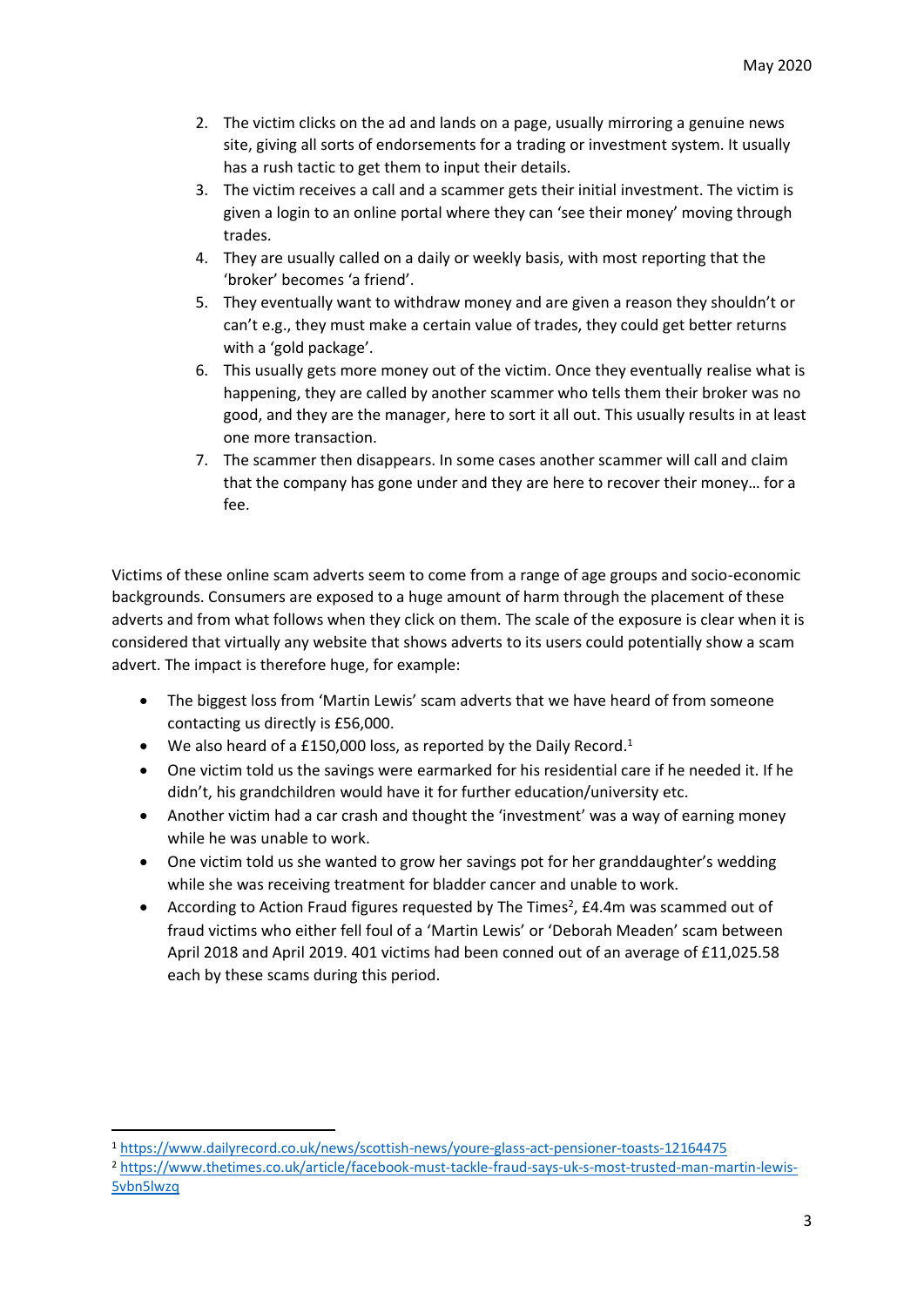**3. How effective are the current governance and regulatory system for online advertising in the UK, including:**

## **a. the self-regulatory system governing content and placement standards, which operates through the provision of a complaints system and technology-assisted monitoring and enforcement interventions;**

Regulators (primarily the ASA), but also with interventions from the likes of the CMA, FCA and others, can enforce and regulate legitimate advertisers. However, they do not regulate the platforms. Therefore they are able to take action against an advertiser but not hold the platforms to standards – platforms really are self-regulatory.

The amount of harm we see (as described above) leads us to believe that the self-regulatory system (including technology assisted monitoring) does not work. It should not be incumbent on a consumer (or a party such as Martin Lewis) to report a scam ad, as this leads to an endless and ultimately unsuccessful cat and mouse chase.

It should be incumbent on the platform to not allow harmful adverts to enter the system in the first place.

## **b. industry-led voluntary initiatives set up to guide or regulate good practice, including, but not limited to, the Internet Advertising Bureau's Gold Standard or Better Ad Standards; and**

The fact that scam ads still proliferate means it is clear that these systems are not working.

#### **c. platforms' terms of service and advertising policies.**

Again, these clearly do not stop scam ads from appearing on the internet. In our experience, these policies are often applied retrospectively, after an ad has made it onto the platform and has been reported. They do not stop all scam advertising at the point of it being placed on the platform.

## **4. How would you assess levels of compliance with the current regulatory system as you have outlined above?**

It's impossible for us to say how many adverts don't make it through the checks – but as explained above, far too many do.

#### **5. What, if any, gaps do you consider there to be?**

The main gap is that internet users viewing adverts on online platforms are not protected from harm by regulation or legislation. This means that their self-regulatory or voluntary regulatory systems are consumers' only hope in terms of stopping these ads appearing online. As we have shown, these are just not effective enough.

This gap needs to be filled, either by regulation or covering online advertising platforms and/or their activities by legislation. Whichever route is chosen, the result should be that powers exist which force online advertising platforms to prevent these adverts appearing – or to ensure they are substantially punished if they fail to do this.